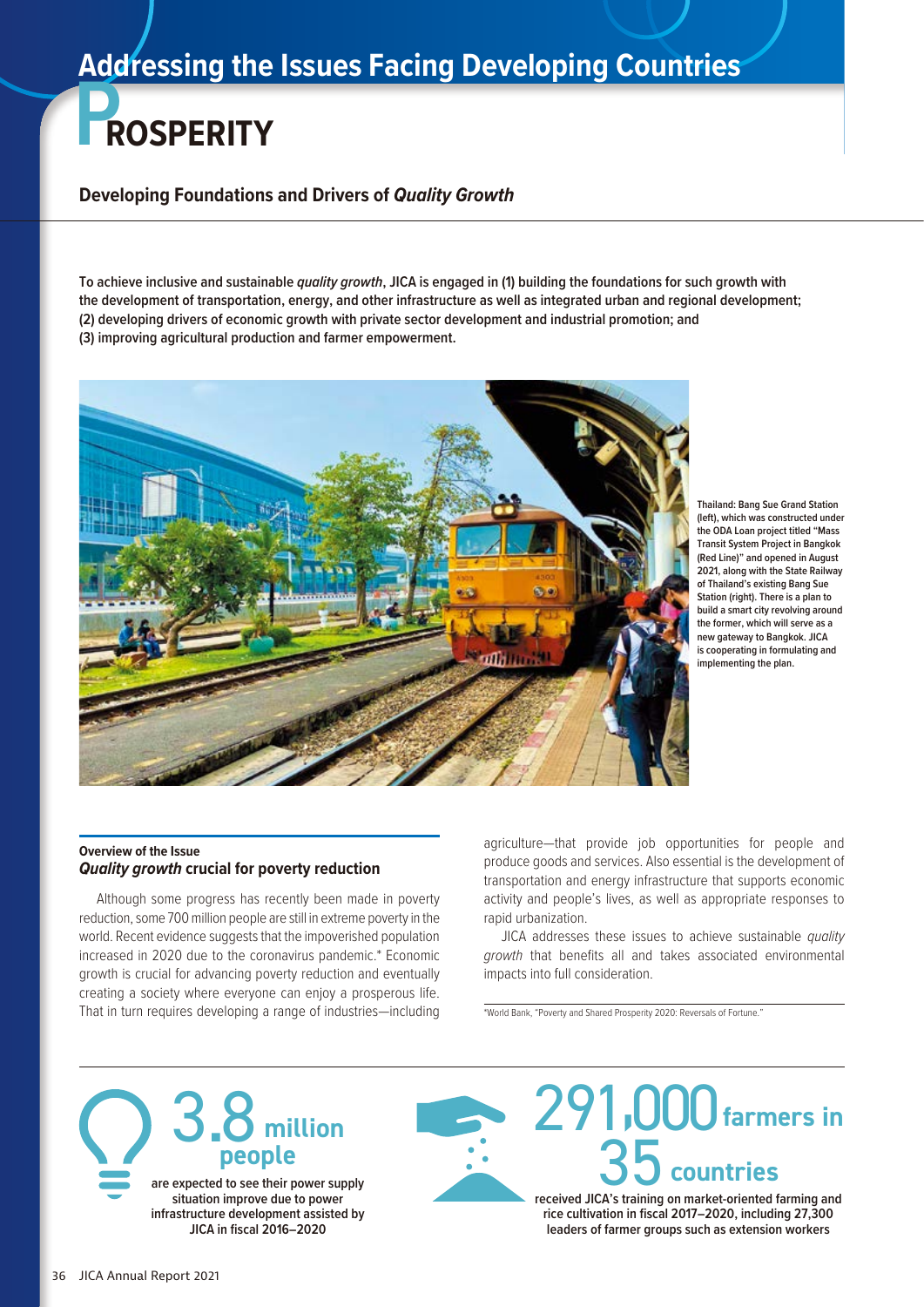

**Contribution to the SDGs**

#### **Strategy 1**

### **Aiming to achieve prosperity and a transition to a low- to zero-carbon economy at the same time**

By working to support the development of transportation and energy infrastructure and associated human resources, JICA aims for a society where people can travel safely and freely, goods are delivered smoothly, and adequate and stable supply of electric power is available in an affordable and sustainable manner. It also aims to establish autonomous urban and regional management that involves a wide range of stakeholders, explore new potential for urbanization and its associated prosperity, and revitalize local communities and economies.

To address climate change, JICA promotes a transition to a lowto zero-carbon economy in three sectors: transportation, energy and mining, and urban and regional development.

#### **Activities and Achievements 1 Cooperation for people's safety and security**

In the transportation sector, JICA cooperates in formulating a global network with the construction of roads, bridges, seaports, and airports as well as in developing and promoting the use of public transport such as urban railways and buses [ $\rightarrow$  see page 7 **and the Project on page 38]**. JICA also works on road traffic safety while continuing to focus on the maintenance of roads and bridges. Another priority for JICA is to strengthen the functions of maritime security agencies that ensure maritime traffic safety.

With regard to energy and mining development, JICA is engaged in reinforcing power grids, promoting the deployment of new and renewable energy, and encouraging energy conservation. The aim is to improve access to electric power and promote a transition to a low- to zero-carbon economy. JICA also focuses on developing human resources and strengthening their networks for sustainable mineral resource management.

As for urban and regional development, JICA cooperates in formulating urban development master plans and enhancing urban development management systems while also working on smart cities and transit-oriented development (TOD). In addition, JICA promotes the development and utilization of geospatial information, which is increasing its importance in a digital society. JICA has also been supporting regional development and corridor development that reduces regional disparities and promotes economic and social growth.

Apart from these activities, JICA made emergency responses to the pandemic in fiscal 2020. These included distributing masks among public bus users and awareness-raising for bus drivers. JICA also conducted surveys to explore new cooperation approaches by finding out (1) how the pandemic had affected international logistics as well as the economy and people's lives in cities around the world, and (2) how public transit systems had coped with the pandemic.

#### **Strategy 2**

#### **Promoting industries that drive economic growth and reaching out to the rural poor**

To help develop private businesses—a foundation of economic growth—in developing countries, JICA supports entrepreneurs who will lead innovation. It also assists in strengthening firm capability, formulating industrial and investment policies, and improving the business environment. To reduce rural poverty, JICA supports the inclusive promotion of agriculture, livestock, and fisheries, as well as related industries such as food processing and distribution. The idea is to achieve rural poverty reduction and food security simultaneously [ $\Rightarrow$  see the Project on page 39].

Through these activities, JICA contributes to improving the capability of businesses in both partner countries and Japan in a mutually reinforcing manner.

#### **Activities and Achievements 2 Meeting new needs amid the pandemic**

Activities in the area of private sector development during fiscal 2020 included an initiative taken by the Japan Centers for Human Development in nine Asian countries. Amid travel restrictions due to the pandemic, these Japan Centers developed online content and used it in remote training in cooperation with Japanese businesses. In Africa, JICA promoted the Kaizen Initiative, providing support and training aimed to improve the efficiency of hospital operators and the manufacturers of medical equipment and supplies.

To help seek solutions to problems due to the pandemic, JICA implemented support programs for entrepreneurs with innovative ideas in IT and other fields in Africa and Asia **[**  $\rightarrow$  **see page 6**]. As a result, some startups were able to find partners in terms of funding and technical assistance. As for pandemic-devastated tourism, JICA began to cooperate with international organizations in drawing up early recovery plans.

To promote agriculture and related industries, JICA worked on quality control improvement in terms of access to seeds and fertilizers and proper use of agrochemicals as well as on diversifying sales channels. The aim was to strengthen food value chains and enhance value addition through the stages of production, processing, and distribution. JICA also continued to promote Smallholder Horticulture Empowerment and Promotion (SHEP), an approach to increasing farmers' revenues. In fact, the SHEP approach is gaining popularity with the involvement of private companies and international organizations. During fiscal 2020, JICA offered online training in cooperation with Japanese farmers and agricultural cooperatives. JICA also worked on projects that contribute to doubling rice production in Africa as well as on the promotion of the "One Health" approach (zoonosis control, etc.) through strengthening livestock hygiene.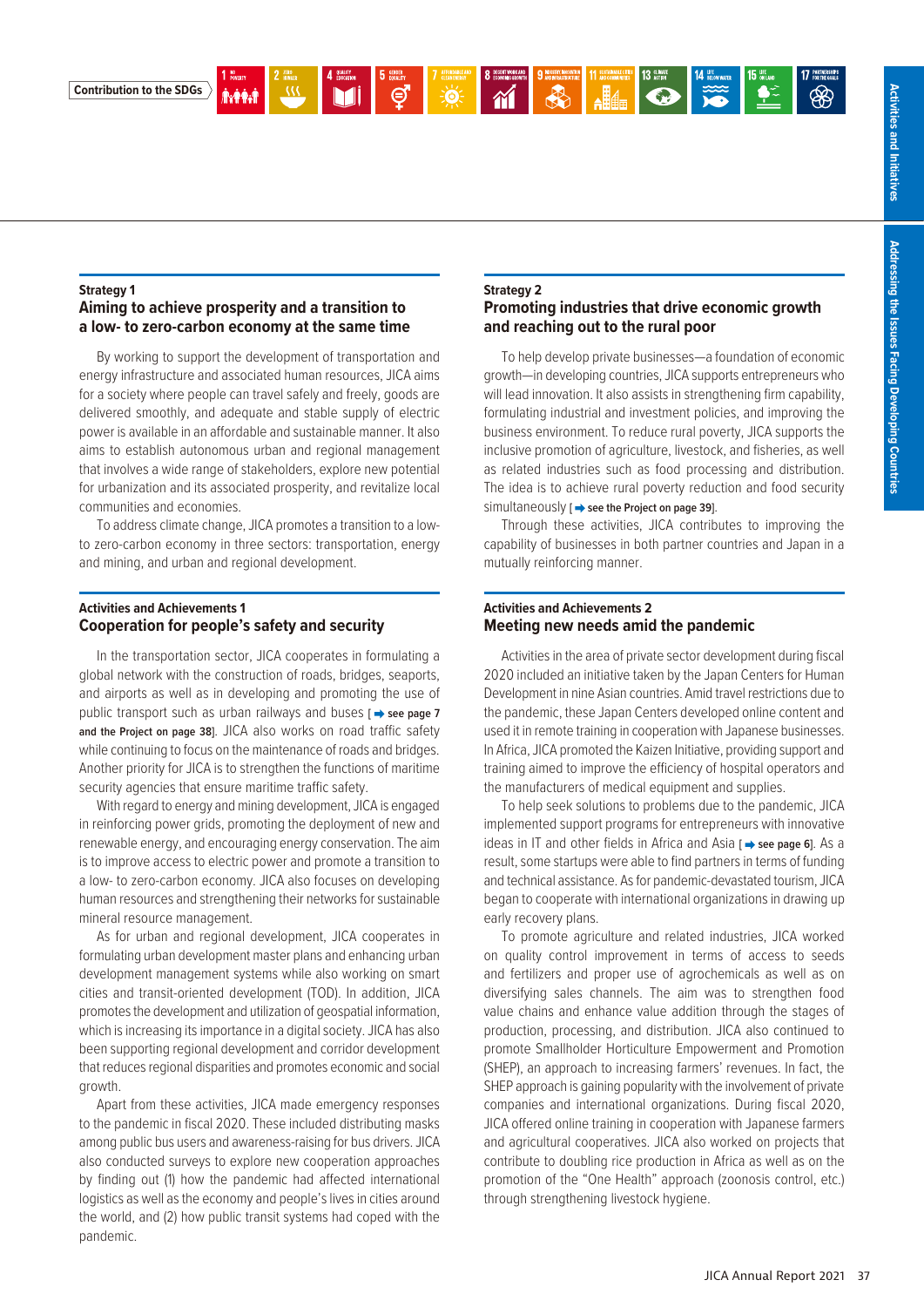## **PROJECT Japanese Method of Operation and Maintenance for a New International Airport**

#### **Integrated cooperation from construction to human resources development**

In July 2021, Chinggis Khaan International Airport was opened in Mongolia. To support the smooth operation and maintenance (O&M) of the new airport, JICA had implemented the Project for Human Resource Development and O&M Capacity Development for New Ulaanbaatar International Airport.

The number of passengers using the old airport, located near Mongolia's capital city of Ulaanbaatar, jumped from 0.47 million in 2005 to 1.1 million in 2012, on the back of the growing service industry and expansion of investment in the country's ample mineral and livestock resources. Because of geographical constraints, however, there was difficulty expanding the existing airport to meet the rapidly growing demand. Therefore, the construction of the new international airport through ODA Loans started in 2013.

The expected demand for the new airport is two million passengers per year. Smooth operation and maintenance of the airport facilities are essential so that the airport can serve the important role of accommodating the large demand. This project was launched in 2014 in cooperation with Japanese airport O&M companies that boast the world's highest on-time flight rate as well as expertise and experience in quality service delivery.

#### **Transferring quality expertise and experience**

JICA has offered capacity building in seven areas: (1) O&M organization planning, (2) maintenance of the runway, etc., (3) maintenance of the fuel supply



system, (4) charge-setting and tenant management, (5) customer satisfaction improvement, (6) relocation to the new airport, and (7) air traffic control.

JICA assigned long-term experts to support both physical and nonphysical aspects of the preparation process. To transfer diverse know-how, JICA also dispatched short-term experts to Mongolia and offered training in Japan. This training allowed Mongolian airport staff to gain hands-on experience at Narita Airport and Haneda Airport. It also provided highranking Mongolian government officials in charge of decision-making regarding

the operation of the new airport with opportunities to better understand what preparations and capacity building were needed for relocation and opening of the new airport. These opportunities included visits to Chubu Airport and New Ishigaki Airport, both of which had relocation experiences.

In 2019, a joint-venture company was established by the four Japanese companies and the government of Mongolia to operate the new airport. The new company had been preparing for the opening of the new airport when the global COVID-19 pandemic broke out. The opening was inevitably postponed. Subsequently, further preparations were made to establish an operation framework capable of appropriate management and hygiene safety amid the pandemic toward the long-awaited opening.

Air traffic demand will likely remain low for some time. Once the pandemic comes under control, however, the new airport is expected to contribute to the economic and social growth of Mongolia as an air gateway to the country.





#### **Masatomo Kihara, Deputy Mayor, Oita City Former JICA Expert, Project for Human Resource Development and O&M Capacity Development for New Ulaanbaatar International Airport**

*Make the new airport like the ones in Japan*. That was the motto of the Japan-Mongolia joint team that helped lay the groundwork for relocation and operation of the new airport. Experts from Narita and Haneda airports—two of Japan's leading airports—as well as the Japan Civil Aviation Bureau and air traffic control experts teamed up with Mongolian counterparts to draw up manuals replete with Japanese operational know-how, known for its safety and quality, together with an overall relocation schedule, after much discussion with common goals and passion.